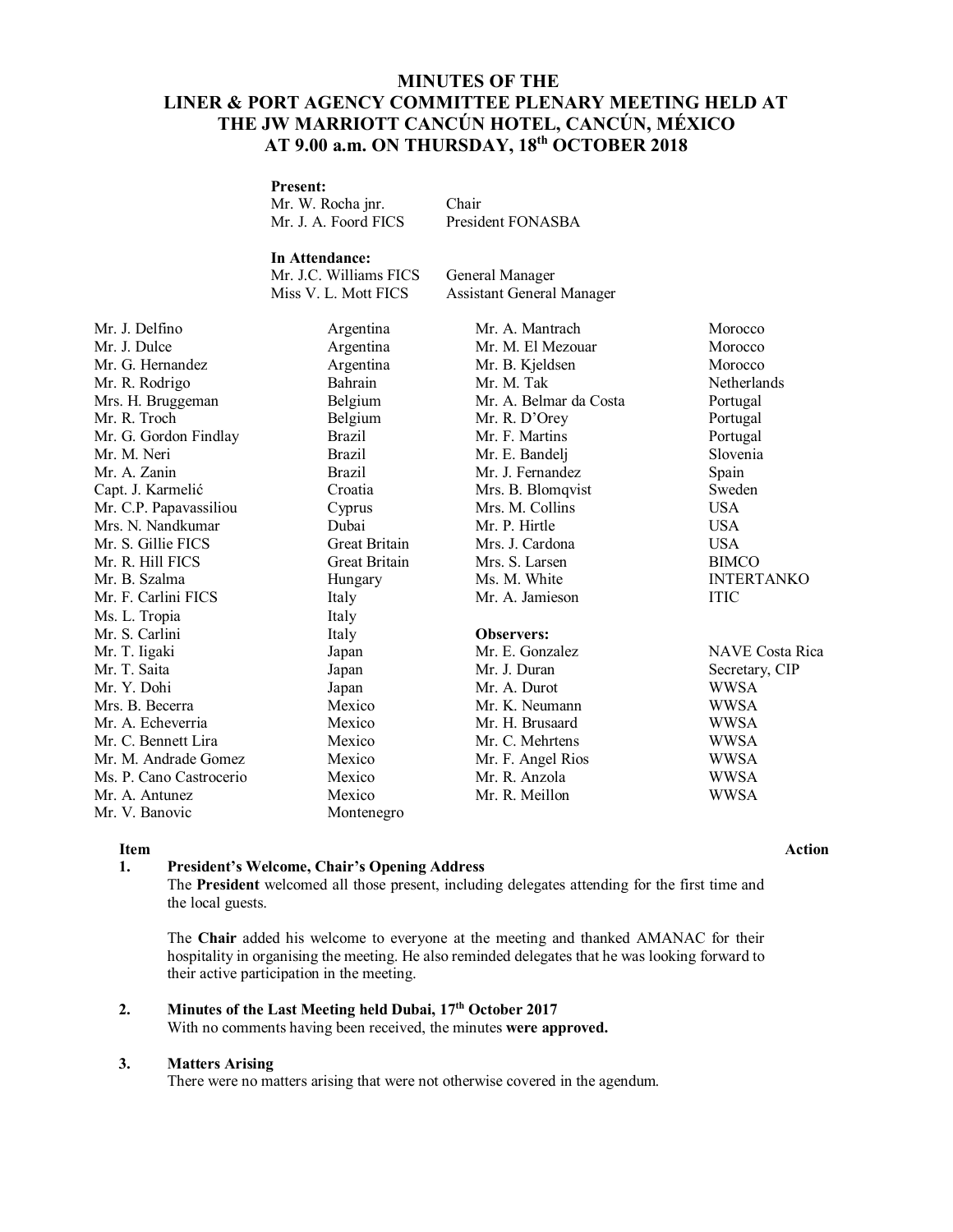#### **4. Range Committee Reports**

At the request of the **Chair**, Mrs. **Blomqvist** gave a brief report on the activities of the Nordic Range Committee. She highlighted the meeting in Helsinki in September, the appointment of Sari Turkkila as the new Managing Director of the Finnish association and the ongoing efforts to bring Norway back into FONASBA. She said that Sari's move to the Finnish association has significantly increased its activity within FONASBA (a point the **General Manager** endorsed) and reaffirmed that Denmark, Finland and Sweden were in regular contact with the new Managing Director of the Norwegian association (Hans Nicolai Ebdo), although the association was still not ready to re-join FONASBA. Mrs. **Blomqvist** closed her report by advising that the Finnish, Swedish and Norwegian associations would all celebrate their centenaries in 2019 and celebrations were planned by all three.

The **Chair** thanked Mrs. **Blomqvist** for her report.

#### **5. BLOCKCHAIN AND ITS IMPACT ON SHIPPING**

Mr. **Zanin** gave a presentation on the anticipated impact of blockchain technology on the shipping sector. A copy of the presentation is available from download from the Members' Area of the website.

During the discussions that followed, it was agreed that the impact of such technologies would be felt most keenly in the liner agency sector, as was demonstrated by the development of their own systems by most major liner operators. That each operator was developing its own system had already led to concerns about data security, bringing with it the possibility of liner operators being able to bypass freight forwarders and go directly to the shippers. Freight forwarders are already extremely reluctant to provide commercial information to carrier owned systems and unless appropriate controls are put in place, or an open access system (similar to the internet) is put in place, the benefits blockchain is expected to bring are likely to be constrained.

It was agreed that whilst progress may be slower than anticipated due to the previously mentioned data security and similar concerns, blockchain, AI and other similar technologies will continue to develop and FONASBA must ensure that it and the Member associations keep up to date and be ready to join the debate sat the appropriate time. A number of associations advised that they were already hosting seminars or developing courses based on the new technologies and these would continue. Ms **White**, for INTERTANKO, and Mr. **Larsen**, for BIMCO, said that both their organisations were also looking at the anticipated impact on their members.

In order to ensure FONASBA does keep up to date with developments and therefore is able to speak with authority on the subject, it was agreed to establish a working group under the Liner & Port Agency Committee. As well as representatives of Member associations the group should also include BIMCO, INTERTANKO and ITIC, as well as INTERCARGO and IPCSA. The **Chair** undertook to begin the process of setting up the working group, which will issue its first report at the Miami meeting. *(Post-Meeting Note: Invitations to participate in the group have been issued, Mr. Belmar da Costa has been appointed coordinator).*

**WRj**

#### **6. UNCTAD MINIMUM STANDARDS REVIEW**

The **Chair** introduced this item by reminding the meeting that the proposal to revisit the Standards had originated from CIANAM, which had then asked FONASBA to undertake the review. The **General Manager** then made a presentation (copy available from the Members' Area) that outlined the initial discussions with UNCTAD and their invitation to undertake the review. He then highlighted the examination of the current standards and identified the areas where improvement was necessary. He said it was particularly important that the current definition of the ship agent (which was factually incorrect) be replaced by that included in the IMO-FAL Convention. The **Chair** also endorsed the **General Manager**'s comment that in order to achieve acceptance by UNCTAD (or UNCEFACT, which now has competence for such matters) it would be necessary to ensure the Standard remained balanced, transparent and able to be implemented worldwide. That said, he saw no reason why appropriate but restrained references to the FONASBA Quality Standard, as proposed by the **General Manager**, should not be included.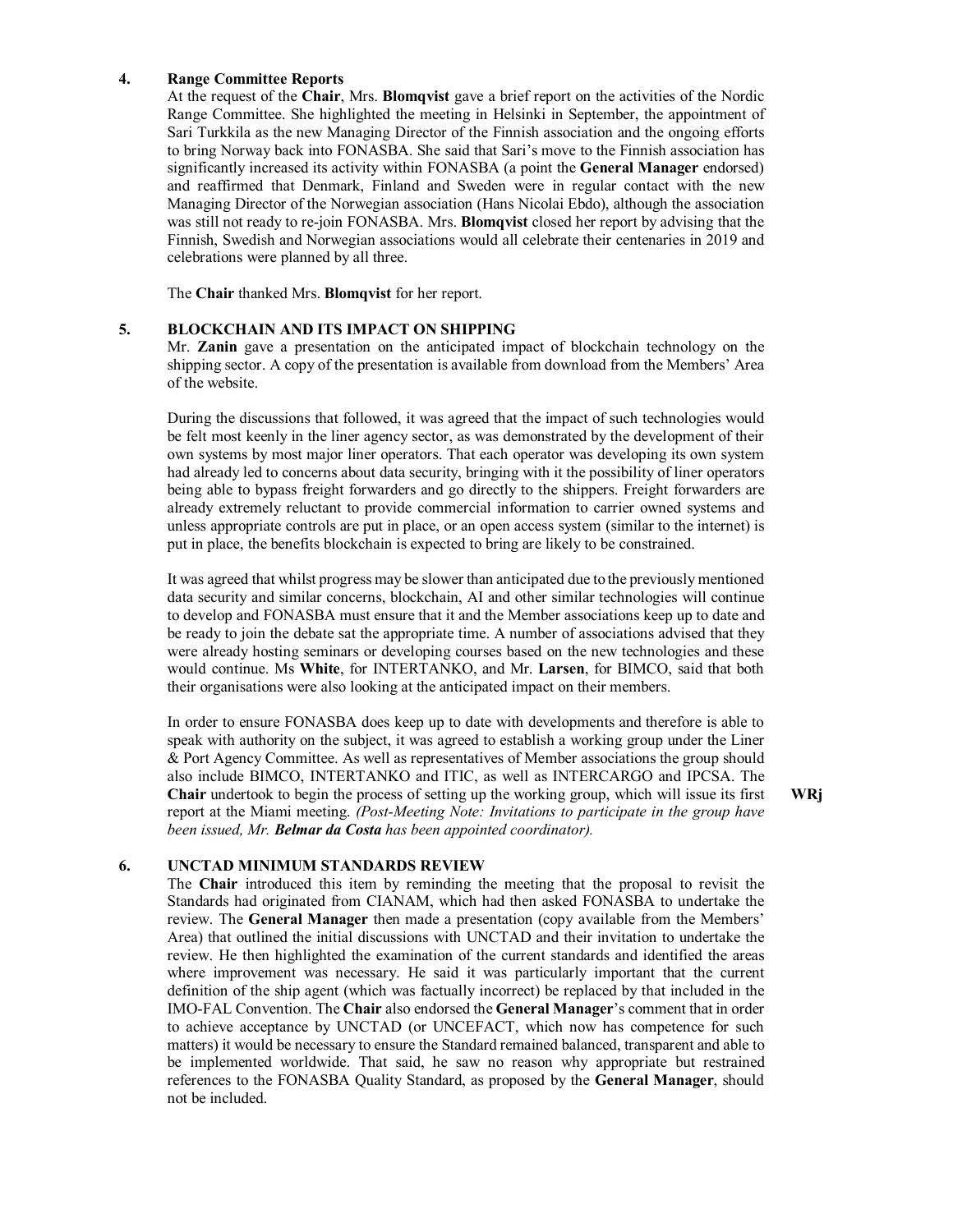It was agreed that the L&PA Committee would establish a small working group to continue work on the draft revised Standards, with a view to same being endorsed by the Committee at the Miami meeting and then placed before UNCEFACT. *(Post-meeting Note: The working group has been established and comprises the Chair, the Vice Chair, (subsequently confirmed as Mr. Simone Carlini), Mrs. Cardona and the General Manager).*  **WRj**

#### **7. FONASBA Quality Standard**

The **General Manager** made a presentation on the current status of the Standard initiative, including announcing the accreditation of Egypt and Lebanon as the newest countries covered. He said that with the Standard now covering 32 countries and nearly 480 companies, there was no reason why other associations should not now apply for accreditation. A copy of the presentation is available for download from the website.

The meeting then went on to discuss options for increasing both participation in the Standard amongst FONASBA Members and also greater awareness of same within the wider shipping community. A video, possibly in conjunction with BIMCO, was suggested, as was the benefit of making a charge to approved companies, both as a demonstration of the value of the Standard and also as a means of increasing income for Member associations. In a brief exchange of views with delegates, it become clear that those associations that do charge apply a variety of fees, ranging from an initial administration fee (payable on first approval), to an annual or biennial charge, often linked to the audit process. It was agreed that the L&PA Committee would once again look at how best to both enhance take up of the Standard amongst associations and their member companies and to increase awareness of same amongst shipowners, charters and the wider community.

## **WRj**

#### **8. The FONASBA/BIMCO General Agency Agreement**

Mr. Simone **Carlini** reminded delegates of the background to the two documents and their intended uses. He also reported that statistics from BIMCO's IDEA system indicated both were being used and usage was increasing, albeit slowly. The two seminars to promote the agreements, held in London and Naples jointly with BIMCO, were successful and generated positive feedback from potential users. The main points raised during the seminars related to the level of guarantees and protections provided to agents and the expected level of use, although this latter point was mainly directed towards liner agents.

The next stage was to develop the side clauses to more accurately apply the GAA to specific trades. To this end, the L&PA and C&D Committees would determine which clauses would be worked on first and through the Secretariat would invite associations (and their member companies) to provide copies of clauses in current usage, from which the GAA clauses could be developed.

**WRj /FC**

#### **9. FONASBA Port Procedures Survey**

The **Chair** invited Mr. **Gordon Findlay** to update the meeting on the current status of the PPS. He reported that 42 countries and 236 ports were now covered by the survey. Unfortunately, in many cases coverage was limited to main (usually container) ports. Supported by the **Chair** and **President**, Mr. **Gordon Findlay** then encouraged all national associations to recheck their entries in the PPS, update the existing information and add new ports where necessary. He also reminded those present that in many cases associations that had already uploaded data on a large number of ports had delegated the work to some of their bigger agent members or to a subcommittee of agent representatives, thus reducing the workload on the association Secretariat.

Thanking Mr. **Gordon Findlay** for his presentation, the **Chair** emphasised the need for Members to support the PPS with new and updated ports.

#### **10. E-Maritime**

The **General Manager** updated delegates on the current state of e-Maritime activities within both IMO and the European Commission and detailed FONASBA/ECASBA's involvement with both. The introduction in Europe in May 2019 of the Revised Reporting Formalities Regulation (2018/0139) included positive and welcome references to data harmonisation, the use of existing